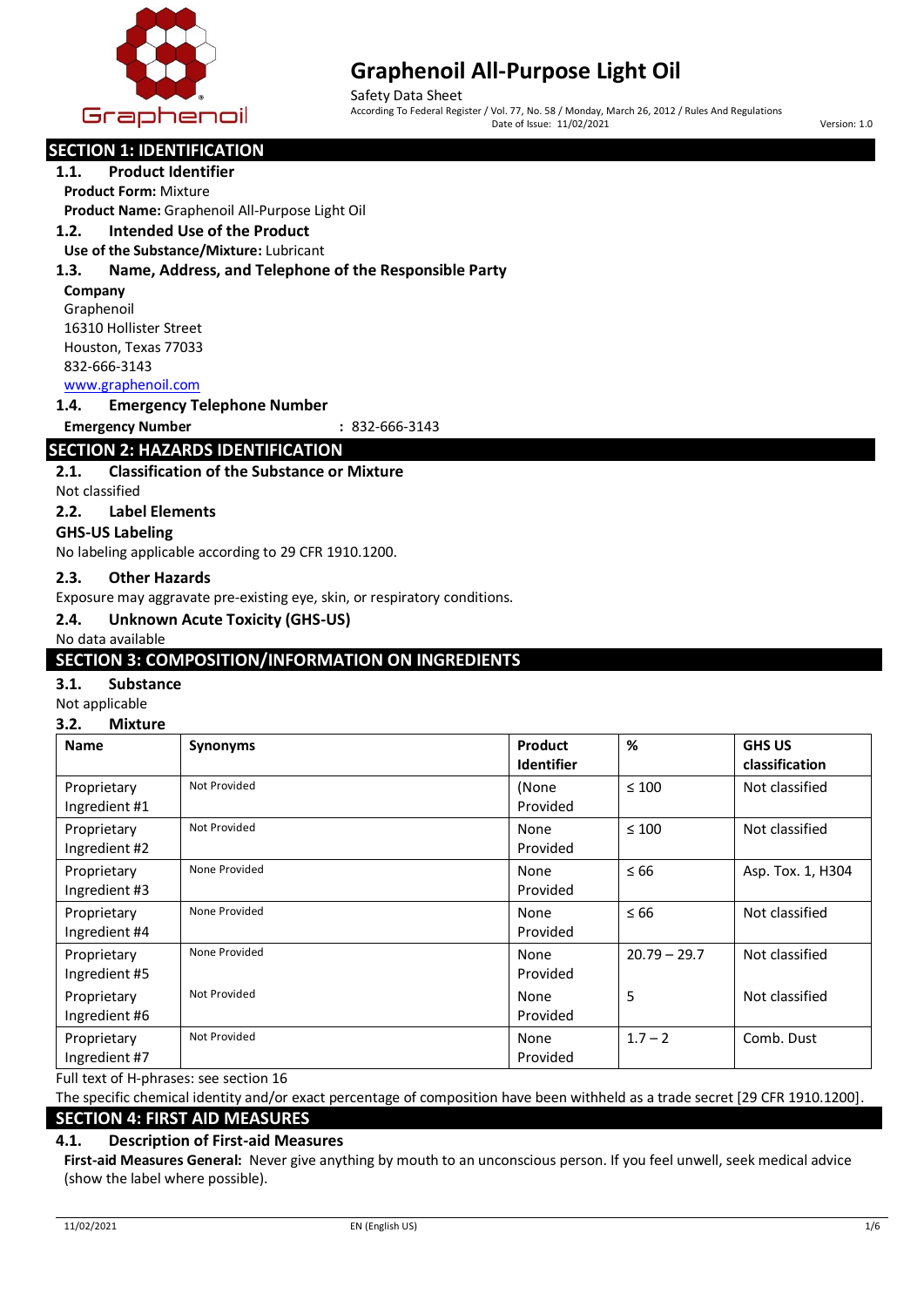Safety Data Sheet

According to Federal Register / Vol. 77, No. 58 / Monday, March 26, 2012 / Rules and Regulations

**First-aid Measures After Inhalation:** When symptoms occur: go into open air and ventilate suspected area. Obtain medical attention if breathing difficulty persists.

**First-aid Measures After Skin Contact:** Remove contaminated clothing. Wash with plenty of soap and water. Obtain medical attention if irritation develops or persists.

**First-aid Measures After Eye Contact:** Rinse cautiously with water for at least 5 minutes. Remove contact lenses, if present and easy to do. Continue rinsing. Obtain medical attention if irritation develops or persists.

**First-aid Measures After Ingestion:** Rinse mouth. Do NOT induce vomiting. Obtain medical attention.

#### **4.2. Most Important Symptoms and Effects Both Acute and Delayed**

**Symptoms/Injuries:** Not expected to present a significant hazard under anticipated conditions of normal use.

**Symptoms/Injuries After Inhalation:** Prolonged exposure may cause irritation.

**Symptoms/Injuries After Skin Contact:** Prolonged exposure may cause skin irritation. Direct contact may cause irritation by mechanical abrasion.

**Symptoms/Injuries After Eye Contact:** May cause slight irritation to eyes. May cause mechanical eye irritation.

**Symptoms/Injuries After Ingestion:** Ingestion may cause adverse effects.

**Chronic Symptoms:** None expected under normal conditions of use.

#### **4.3. Indication of Any Immediate Medical Attention and Special Treatment Needed**

If exposed or concerned, get medical advice and attention. If medical advice is needed, have product container or label at hand.

#### **SECTION 5: FIRE-FIGHTING MEASURES**

#### **5.1. Extinguishing Media**

Suitable Extinguishing Media: Water spray, fog, carbon dioxide (CO<sub>2</sub>), alcohol-resistant foam, or dry chemical.

**Unsuitable Extinguishing Media:** Do not use a heavy water stream. Use of heavy stream of water may spread fire.

#### **5.2. Special Hazards Arising From the Substance or Mixture**

**Fire Hazard:** Not considered flammable but may burn at high temperatures. **Explosion Hazard:** Product is not explosive.

**Reactivity:** Hazardous reactions will not occur under normal conditions.

#### **5.3. Advice for Firefighters**

**Precautionary Measures Fire:** Exercise caution when fighting any chemical fire.

**Firefighting Instructions:** Use water spray or fog for cooling exposed containers.

**Protection During Firefighting:** Do not enter fire area without proper protective equipment, including respiratory protection. **Hazardous Combustion Products:** Under fire conditions, black smoke, carbon dioxide and carbon monoxide may be released.

### **SECTION 6: ACCIDENTAL RELEASE MEASURES**

#### **6.1. Personal Precautions, Protective Equipment and Emergency Procedures**

**General Measures:** Avoid prolonged contact with eyes, skin and clothing. Avoid breathing (vapor, mist, spray). Material is a slip hazard.

#### **6.1.1. For Non-Emergency Personnel**

**Protective Equipment:** Use appropriate personal protective equipment (PPE).

**Emergency Procedures:** Evacuate unnecessary personnel.

#### **6.1.2. For Emergency Personnel**

**Protective Equipment:** Equip cleanup crew with proper protection.

**Emergency Procedures:** Upon arrival at the scene, a first responder is expected to recognize the presence of dangerous goods, protect oneself and the public, secure the area, and call for the assistance of trained personnel as soon as conditions permit. Ventilate area.

#### **6.2. Environmental Precautions**

Prevent entry to sewers and public waters.

#### **6.3. Methods and Materials for Containment and Cleaning Up**

**For Containment:** Contain any spills with dikes or absorbents to prevent migration and entry into sewers or streams.

**Methods for Cleaning Up:** Clean up spills immediately and dispose of waste safely. Take up liquid spill into absorbent material, e.g.: sand. Transfer spilled material to a suitable container for disposal. Contact competent authorities after a large spill.

#### **6.4. Reference to Other Sections**

See Section 8 for exposure controls and personal protection and Section 13 for disposal considerations.

# **SECTION 7: HANDLING AND STORAGE**

# **7.1. Precautions for Safe Handling**

**Precautions for Safe Handling:** Wash hands and other exposed areas with mild soap and water before eating, drinking or smoking and when leaving work. Avoid prolonged contact with eyes, skin and clothing. Avoid breathing vapors, mist, spray. Material is a slip hazard.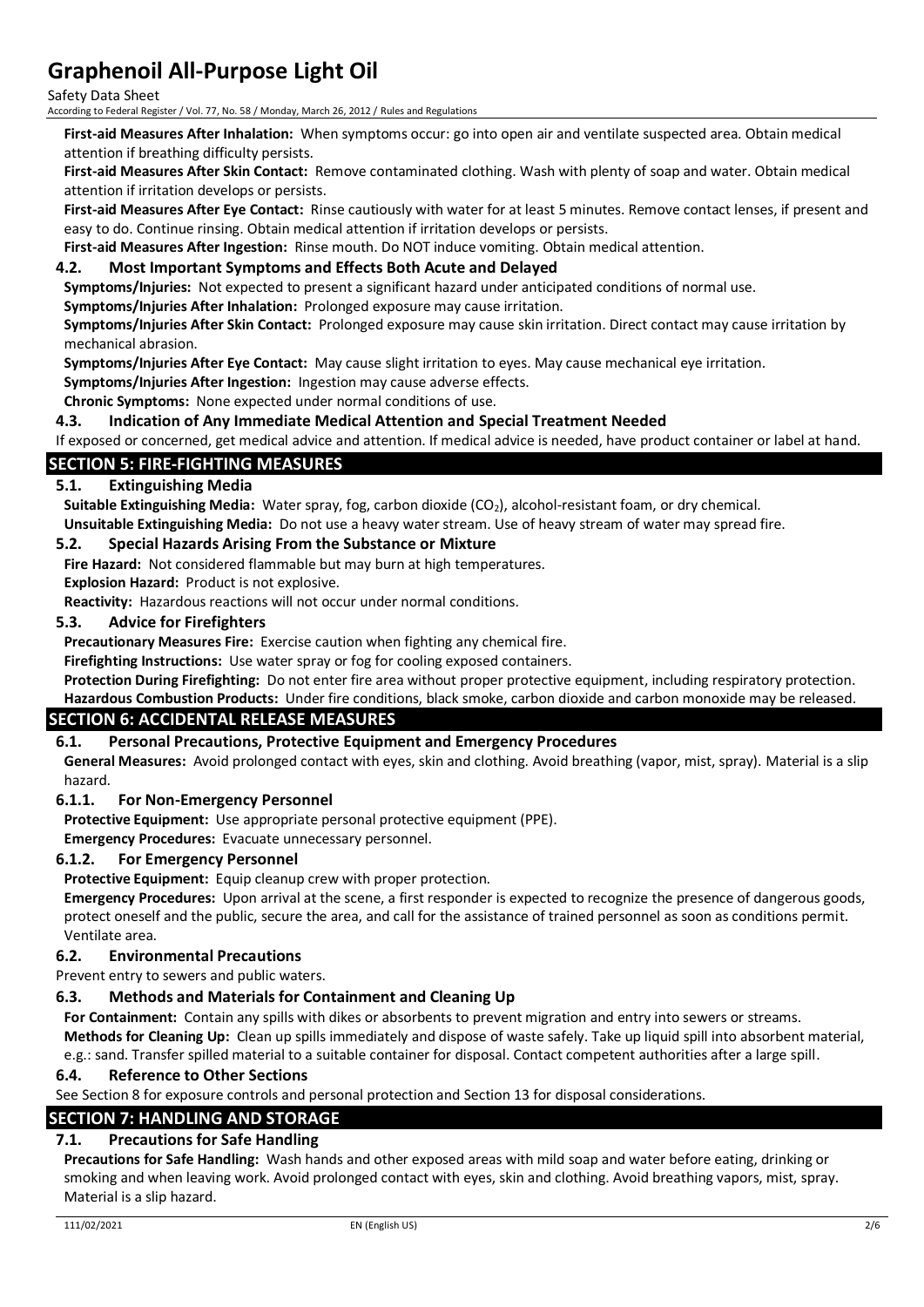Safety Data Sheet

According to Federal Register / Vol. 77, No. 58 / Monday, March 26, 2012 / Rules and Regulations

**Hygiene Measures:** Handle in accordance with good industrial hygiene and safety procedures.

# **7.2. Conditions for Safe Storage, Including Any Incompatibilities**

**Technical Measures:** Comply with applicable regulations.

**Storage Conditions:** Keep container closed when not in use. Store in a dry, cool place. Keep/Store away from direct sunlight, extremely high or low temperatures and incompatible materials.

**Incompatible Materials:** Strong acids, strong bases, strong oxidizers.

**7.3. Specific End Use(s)**

Lubricant

# **SECTION 8: EXPOSURE CONTROLS/PERSONAL PROTECTION**

# **8.1. Control Parameters**

For substances listed in section 3 that are not listed here, there are no established exposure limits from the manufacturer, supplier, importer, or the appropriate advisory agency including: ACGIH (TLV), AIHA (WEEL), NIOSH (REL), or OSHA (PEL).

| Graphite (7782-42-5) |                    |                                                                              |
|----------------------|--------------------|------------------------------------------------------------------------------|
| <b>USA ACGIH</b>     | ACGIH OEL TWA      | 2 mg/m <sup>3</sup> (all forms except graphite fibers-respirable particulate |
|                      |                    | matter)                                                                      |
| <b>USA NIOSH</b>     | NIOSH REL (TWA)    | 2.5 mg/m <sup>3</sup> (natural-respirable dust)                              |
| <b>USA IDLH</b>      | <b>IDLH</b>        | 1250 mg/m <sup>3</sup> (Graphite (natural))                                  |
| <b>USA OSHA</b>      | OSHA PEL (TWA) [1] | 15 mg/m <sup>3</sup> (synthetic-total dust)                                  |
|                      |                    | 5 mg/m <sup>3</sup> (synthetic-respirable fraction)                          |
| <b>USA OSHA</b>      | OSHA PEL (TWA) [2] | 15 mppcf (natural)                                                           |
|                      |                    | (See 29 CFR 1910.1000 TABLE Z-3)                                             |

#### **8.2. Exposure Controls**

| 8.2.<br><b>Exposure Controls</b>                                     |                                                                                                                                                                                                                        |  |
|----------------------------------------------------------------------|------------------------------------------------------------------------------------------------------------------------------------------------------------------------------------------------------------------------|--|
| <b>Appropriate Engineering Controls</b>                              | : Suitable eye/body wash equipment should be available in the vicinity of any<br>potential exposure. Ensure adequate ventilation, especially in confined areas.<br>Ensure all national/local regulations are observed. |  |
| <b>Personal Protective Equipment</b>                                 | : Gloves. Protective clothing. Protective goggles.                                                                                                                                                                     |  |
|                                                                      |                                                                                                                                                                                                                        |  |
| <b>Materials for Protective Clothing</b>                             | : Chemically resistant materials and fabrics.                                                                                                                                                                          |  |
| <b>Hand Protection</b>                                               | : Wear protective gloves.                                                                                                                                                                                              |  |
| <b>Eye and Face Protection</b>                                       | : Chemical safety goggles.                                                                                                                                                                                             |  |
| <b>Skin and Body Protection</b>                                      | : Wear suitable protective clothing.                                                                                                                                                                                   |  |
| <b>Respiratory Protection</b>                                        | : If exposure limits are exceeded or irritation is experienced, approved respiratory                                                                                                                                   |  |
|                                                                      | protection should be worn. In case of inadequate ventilation, oxygen deficient                                                                                                                                         |  |
|                                                                      | atmosphere, or where exposure levels are not known wear approved respiratory                                                                                                                                           |  |
|                                                                      | protection.                                                                                                                                                                                                            |  |
| <b>Thermal Hazard Protection</b>                                     | : If material is hot, wear thermally resistant protective gloves.                                                                                                                                                      |  |
| <b>Environmental Exposure Controls</b>                               | : Avoid unnecessary release into the environment.                                                                                                                                                                      |  |
| <b>Other Information</b>                                             | : When using, do not eat, drink or smoke.                                                                                                                                                                              |  |
| <b>SECTION 9: PHYSICAL AND CHEMICAL PROPERTIES</b>                   |                                                                                                                                                                                                                        |  |
| <b>Information on Basic Physical and Chemical Properties</b><br>9.1. |                                                                                                                                                                                                                        |  |
| <b>Physical State</b>                                                | : Liquid                                                                                                                                                                                                               |  |
| Appearance                                                           | : Not determined                                                                                                                                                                                                       |  |
| Odor                                                                 | Not determined                                                                                                                                                                                                         |  |
| <b>Odor Threshold</b>                                                | : No data available                                                                                                                                                                                                    |  |
| pH                                                                   | : No data available                                                                                                                                                                                                    |  |
| <b>Evaporation Rate</b>                                              | : No data available                                                                                                                                                                                                    |  |
| <b>Melting Point</b>                                                 | : No data available                                                                                                                                                                                                    |  |
| <b>Freezing Point</b>                                                | : No data available                                                                                                                                                                                                    |  |
| <b>Boiling Point</b>                                                 | : No data available                                                                                                                                                                                                    |  |
| <b>Flash Point</b>                                                   | : > 93.4 °C (200 °F)                                                                                                                                                                                                   |  |
| <b>Auto-ignition Temperature</b>                                     | : No data available                                                                                                                                                                                                    |  |
|                                                                      |                                                                                                                                                                                                                        |  |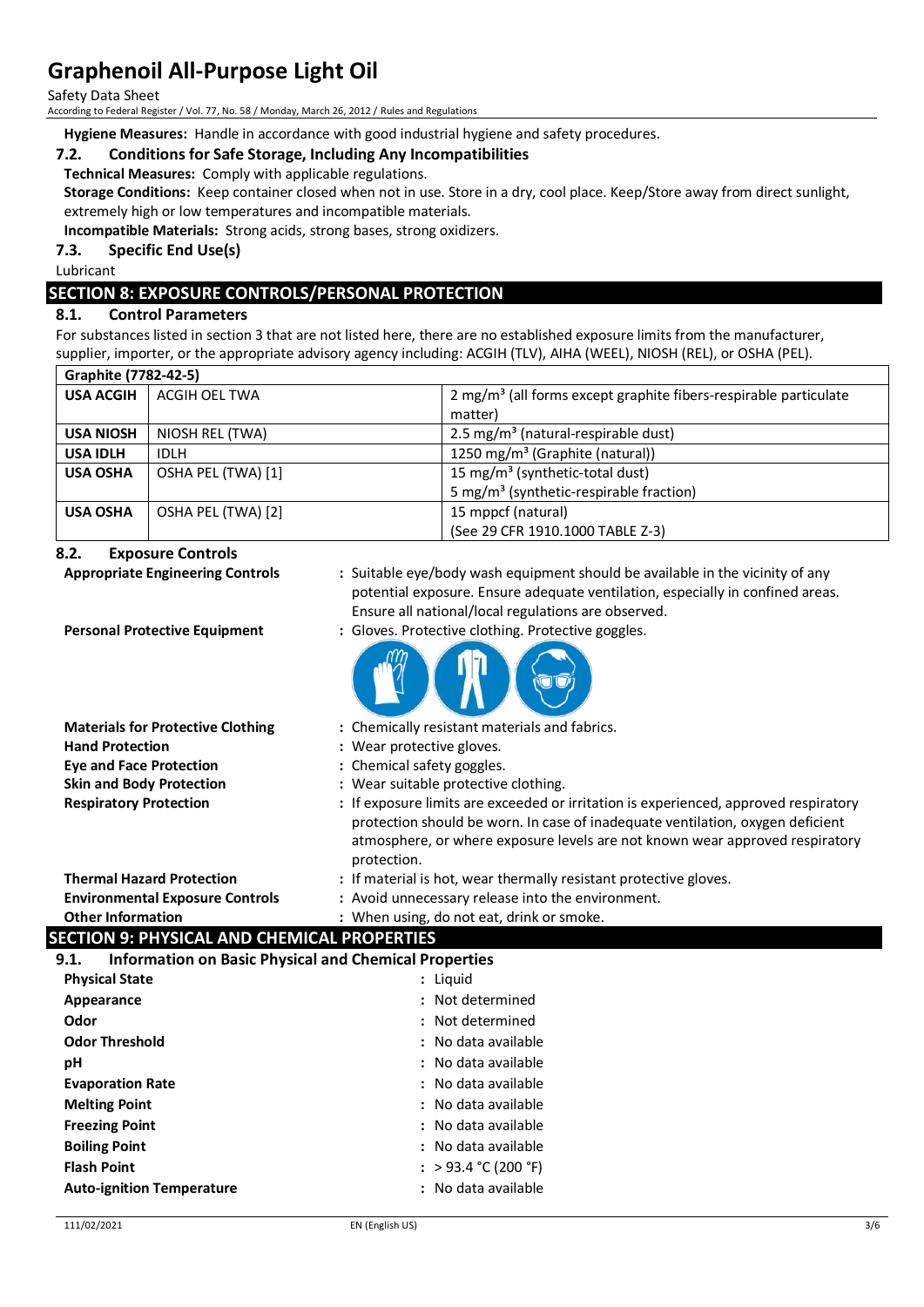Safety Data Sheet

According to Federal Register / Vol. 77, No. 58 / Monday, March 26, 2012 / Rules and Regulations

| <b>Decomposition Temperature</b>                                     | : No data available           |
|----------------------------------------------------------------------|-------------------------------|
| Flammability (solid, gas)                                            | : Not applicable              |
| <b>Vapor Pressure</b>                                                | : No data available           |
| <b>Relative Vapor Density at 20°C</b>                                | : No data available           |
| <b>Relative Density</b>                                              | : No data available           |
| <b>Solubility</b>                                                    | : No data available           |
| <b>Partition Coefficient: N-Octanol/Water</b>                        | : No data available           |
| <b>Viscosity</b>                                                     | : No data available           |
| <b>Viscosity, Kinematic</b>                                          | $: > 20.5$ mm <sup>2</sup> /s |
| 9.2.<br><b>Other Information</b> No additional information available |                               |

## **SECTION 10: STABILITY AND REACTIVITY**

**10.1. Reactivity:** Hazardous reactions will not occur under normal conditions.

**10.2. Chemical Stability:** Stable under recommended handling and storage conditions (see section 7).

**10.3. Possibility of Hazardous Reactions:** Hazardous polymerization will not occur.

**10.4. Conditions to Avoid:** Direct sunlight, extremely high or low temperatures, and incompatible materials.

**10.5. Incompatible Materials:** Strong acids, strong bases, strong oxidizers.

**10.6. Hazardous Decomposition Products:** None expected under normal conditions of use. Under fire conditions, black smoke, carbon dioxide and carbon monoxide may be released.

**SECTION 11: TOXICOLOGICAL INFORMATION 11.1. Information on Toxicological Effects**

**Acute Toxicity (Oral):** Not classified

**Acute Toxicity (Dermal):** Not classified

**Acute Toxicity (Inhalation):** Not classified

| <b>Proprietary Ingredient #1</b> |                                                 |
|----------------------------------|-------------------------------------------------|
| LD50 Oral Rat                    | $> 15$ g/kg                                     |
| <b>LD50 Dermal Rabbit</b>        | > 5000 mg/kg                                    |
| <b>Proprietary Ingredient #2</b> |                                                 |
| LD50 Oral Rat                    | > 5000 mg/kg                                    |
| <b>LD50 Dermal Rabbit</b>        | > 2000                                          |
| <b>LC50 Inhalation Rat</b>       | 5.53 mg/l/4h (no mortality observed)            |
| <b>Proprietary Ingredient #7</b> |                                                 |
| <b>LD50 Oral Rat</b>             | $>$ 2000 mg/kg                                  |
| <b>LC50 Inhalation Rat</b>       | $>$ 2000 mg/m <sup>3</sup> (Exposure time: 4 h) |
| <b>Proprietary Ingredient #8</b> |                                                 |
| LD50 Oral Rat                    | $> 24$ g/kg                                     |

**Skin Corrosion/Irritation:** Not classified

**Serious Eye Damage/Irritation:** Not classified

**Respiratory or Skin Sensitization:** Not classified **Germ Cell Mutagenicity:** Not classified

**Carcinogenicity:** Not classified

#### **Reproductive Toxicity:** Not classified

**Specific Target Organ Toxicity (Single Exposure):** Not classified

**Specific Target Organ Toxicity (Repeated Exposure):** Not classified

**Aspiration Hazard:** Not classified

**Symptoms/Injuries After Inhalation:** Prolonged exposure may cause irritation.

**Symptoms/Injuries After Skin Contact:** Prolonged exposure may cause skin irritation. Direct contact may cause irritation by mechanical abrasion.

**Symptoms/Injuries After Eye Contact:** May cause slight irritation to eyes. May cause mechanical eye irritation.

**Symptoms/Injuries After Ingestion:** Ingestion may cause adverse effects.

**Chronic Symptoms:** None expected under normal conditions of use.

## **SECTION 12: ECOLOGICAL INFORMATION**

**12.1. Toxicity**

**Ecology - General :** Not classified.

 $111/02/2021$  and the contract of the contract  $\mathsf{EN}\left(\mathsf{English}\cup\mathsf{S}\right)$  and the contract of the contract of the contract of the contract of the contract of the contract of the contract of the contract of the contract of t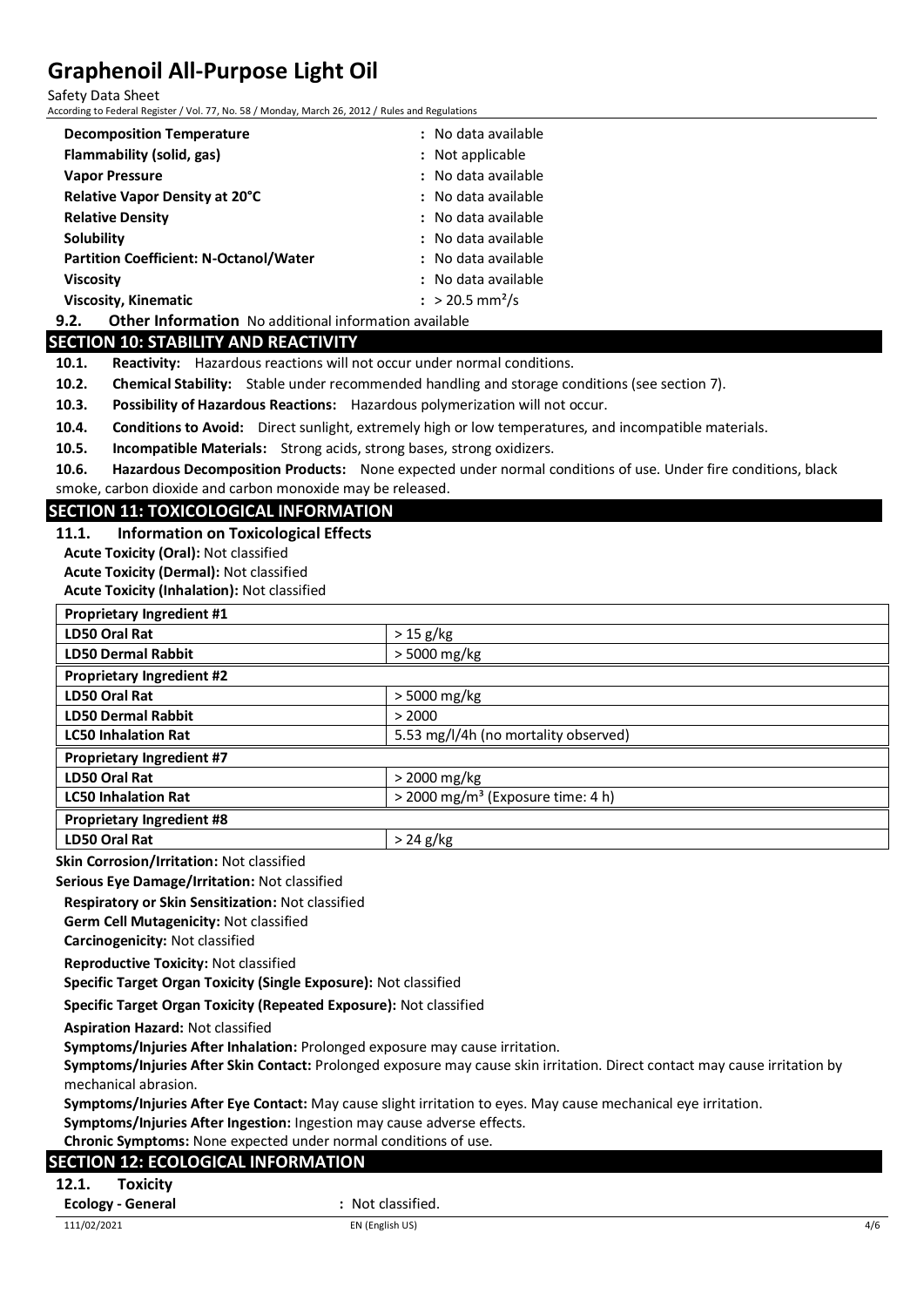Safety Data Sheet

According to Federal Register / Vol. 77, No. 58 / Monday, March 26, 2012 / Rules and Regulations

| <b>Proprietary Ingredient #1</b>                                          |                                                                                                                               |
|---------------------------------------------------------------------------|-------------------------------------------------------------------------------------------------------------------------------|
| LC50 Fish 1                                                               | > 5000 mg/l (Exposure time: 96 h - Species: Oncorhynchus mykiss)                                                              |
| EC50 - Crustacea [1]                                                      | > 1000 mg/l (Exposure time: 48 h - Species: Daphnia magna)                                                                    |
| <b>Proprietary Ingredient #2</b>                                          |                                                                                                                               |
| LC50 Fish 1                                                               | > 5000 mg/l (Exposure time: 96 h - Species: Oncorhynchus mykiss)                                                              |
| EC50 - Crustacea [1]                                                      | > 1000 mg/l (Exposure time: 48 h - Species: Daphnia magna)                                                                    |
| <b>Proprietary Ingredient #7</b>                                          |                                                                                                                               |
| LC50 Fish 1                                                               | > 100 mg/l (Exposure time: 96 h - Species: Danio rerio [semi-static])                                                         |
| EC50 - Crustacea [1]                                                      | > 100 mg/l (Exposure time: 48 h - Species: Daphnia magna [static])                                                            |
| ErC50 (Algae)                                                             | > 100 mg/l (Exposure time: 72 h - Species: Pseudokirchneriella subcapitata [static])                                          |
| <b>NOEC Chronic Fish</b>                                                  | > 100 mg/l (Exposure time: 96 h - Species: Danio rerio [semi-static])                                                         |
| <b>NOEC Chronic Crustacea</b>                                             | > 100 mg/l (Exposure time: 48 h - Species: Daphnia magna [static])                                                            |
| <b>NOEC Chronic Algae</b>                                                 | > 100 mg/l (Exposure time: 72 h - Species: Pseudokirchneriella subcapitata [static])                                          |
| 12.2.<br><b>Persistence and Degradability</b>                             |                                                                                                                               |
| <b>Graphenoil All-Purpose Light Oil</b>                                   |                                                                                                                               |
| <b>Persistence and Degradability</b>                                      | Not established.                                                                                                              |
| 12.3.<br><b>Bioaccumulative Potential</b>                                 |                                                                                                                               |
| <b>Graphenoil All-Purpose Light Oil</b>                                   |                                                                                                                               |
| <b>Bioaccumulative Potential</b>                                          | Not established.                                                                                                              |
| 12.4.                                                                     |                                                                                                                               |
| <b>Mobility in Soil</b>                                                   |                                                                                                                               |
| <b>Graphenoil All-Purpose Light Oil</b><br><b>Ecology - Soil</b>          |                                                                                                                               |
|                                                                           | Leaches into groundwater.                                                                                                     |
| <b>Other Adverse Effects</b><br>12.5.                                     |                                                                                                                               |
| <b>Other Adverse Effects</b>                                              | None known.                                                                                                                   |
| <b>Other Information</b>                                                  | : Avoid release to the environment.                                                                                           |
|                                                                           |                                                                                                                               |
| <b>SECTION 13: DISPOSAL CONSIDERATIONS</b>                                |                                                                                                                               |
| 13.1.<br><b>Waste Treatment Methods</b>                                   |                                                                                                                               |
|                                                                           | Waste Treatment Methods: Can be recycled. Can be landfilled, when in compliance with local regulations.                       |
| Sewage Disposal Recommendations: Do not dispose of waste into sewer.      |                                                                                                                               |
|                                                                           | Waste Disposal Recommendations: Dispose of contents/container in accordance with local, regional, national, and international |
| regulations.                                                              |                                                                                                                               |
| Additional Information: Empty containers may be recycled after cleaning.  |                                                                                                                               |
| Ecology - Waste Materials: Avoid release to the environment.              |                                                                                                                               |
| <b>SECTION 14: TRANSPORT INFORMATION</b>                                  |                                                                                                                               |
|                                                                           | The shipping description(s) stated herein were prepared in accordance with certain assumptions at the time the SDS was        |
| 14.1.<br>In Accordance with DOT                                           | authored, and can vary based on a number of variables that may or may not have been known at the time the SDS was issued.     |
|                                                                           | Not regulated for transport                                                                                                   |
| In Accordance with IMDG<br>14.2.                                          | Not regulated for transport                                                                                                   |
| 14.3.<br>In Accordance with IATA                                          | Not regulated for transport                                                                                                   |
| <b>SECTION 15: REGULATORY INFORMATION</b>                                 |                                                                                                                               |
| <b>US Federal Regulations</b><br>15.1.                                    |                                                                                                                               |
| <b>Proprietary Ingredient #1</b>                                          |                                                                                                                               |
| Listed on the United States TSCA (Toxic Substances Control Act) inventory |                                                                                                                               |
| <b>Proprietary Ingredient #2</b>                                          |                                                                                                                               |
| Listed on the United States TSCA (Toxic Substances Control Act) inventory |                                                                                                                               |
| <b>Proprietary Ingredient #7</b>                                          |                                                                                                                               |
| Listed on the United States TSCA (Toxic Substances Control Act) inventory |                                                                                                                               |
| <b>Proprietary Ingredient #6</b>                                          |                                                                                                                               |
| Listed on the United States TSCA (Toxic Substances Control Act) inventory |                                                                                                                               |
| <b>EPA TSCA Regulatory Flag</b>                                           | XU - XU - indicates a substance exempt from reporting under the<br>Chemical Data Reporting Rule, (40 CFR 711).                |